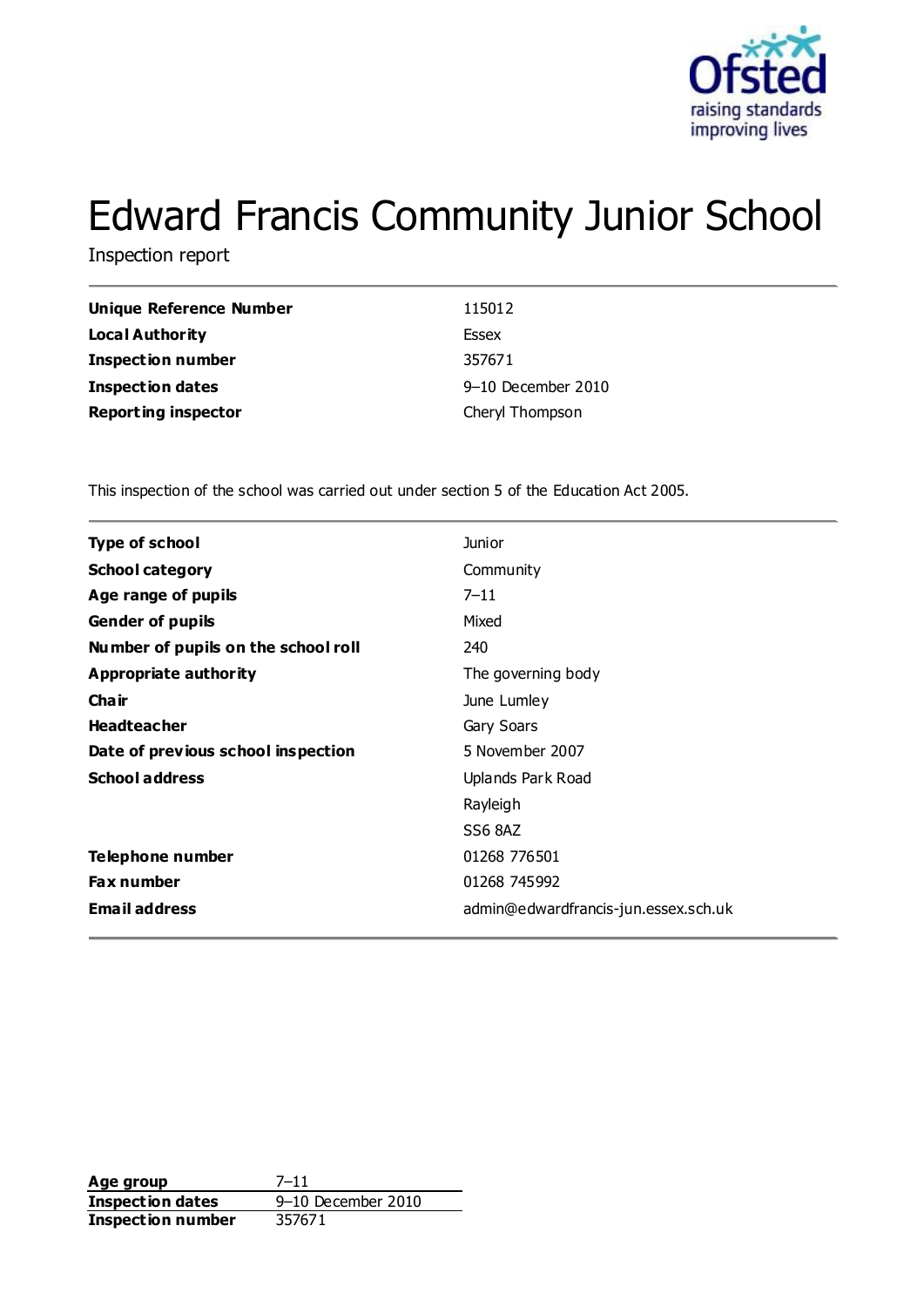The Office for Standards in Education, Children's Services and Skills (Ofsted) regulates and inspects to achieve excellence in the care of children and young people, and in education and skills for learners of all ages. It regulates and inspects childcare and children's social care, and inspects the Children and Family Court Advisory Support Service (Cafcass), schools, colleges, initial teacher training, work-based learning and skills training, adult and community learning, and education and training in prisons and other secure establishments. It assesses council children's services, and inspects services for looked after children, safeguarding and child protection.

Further copies of this report are obtainable from the school. Under the Education Act 2005, the school must provide a copy of this report free of charge to certain categories of people. A charge not exceeding the full cost of reproduction may be made for any other copies supplied.

If you would like a copy of this document in a different format, such as large print or Braille, please telephone 0300 1234 234, or email **[enquiries@ofsted.gov.uk](mailto:enquiries@ofsted.gov.uk)**.

You may copy all or parts of this document for non-commercial educational purposes, as long as you give details of the source and date of publication and do not alter the documentation in any way.

To receive regular email alerts about new publications, including survey reports and school inspection reports, please visit our website and go to 'Subscribe'.

Royal Exchange Buildings St Ann's Square Manchester M2 7LA T: 0300 1234 234 Textphone: 0161 618 8524 E: **[enquiries@ofsted.gov.uk](mailto:enquiries@ofsted.gov.uk)**

W: **[www.ofsted.gov.uk](http://www.ofsted.gov.uk/)**

© Crown copyright 2010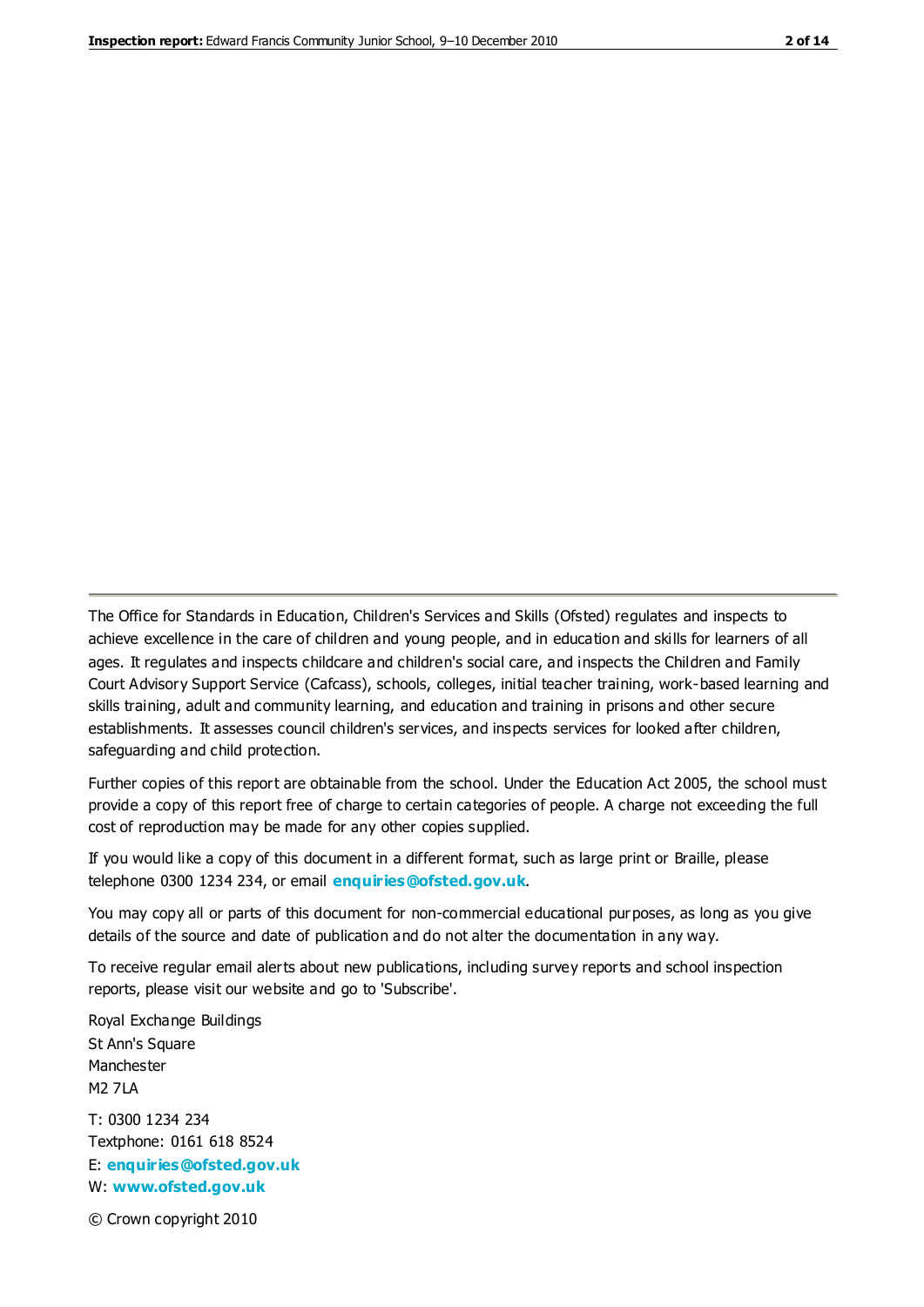# **Introduction**

This inspection was carried out by three additional inspectors. One of these spent half a day in school checking the school's safeguarding procedures. Thirteen lessons were observed, involving all teachers. Meetings were held with the staff, governors and groups of pupils. The inspectors observed the school's work and looked at school evaluation documents, data on pupils' progress, external monitoring reports and development planning. Responses from 73 parental and carer questionnaires were analysed.

The inspection team reviewed many aspects of the school's work. It looked in detail at the following:

- Has pupils' progress improved to a consistently satisfactory or better level?
- $\blacksquare$  How well does the curriculum help the pupils to apply and develop their information and communication technology skills and their good level of literacy and numeracy skills?
- Are the new strategies for improving progress sufficiently embedded to sustain improvements?

# **Information about the school**

This is an average-sized junior school serving the local area. It shares the site with the Edward Francis Infant School. Pupils are taught in eight classes, two for each year group. The headteacher has been in post since 2008.

Almost all pupils are of White British heritage. The proportion of pupils with special educational needs and/or disabilities is below average. A small number of pupils are in the care of the local authority. The proportion of pupils known to be eligible for free school meals is well below average.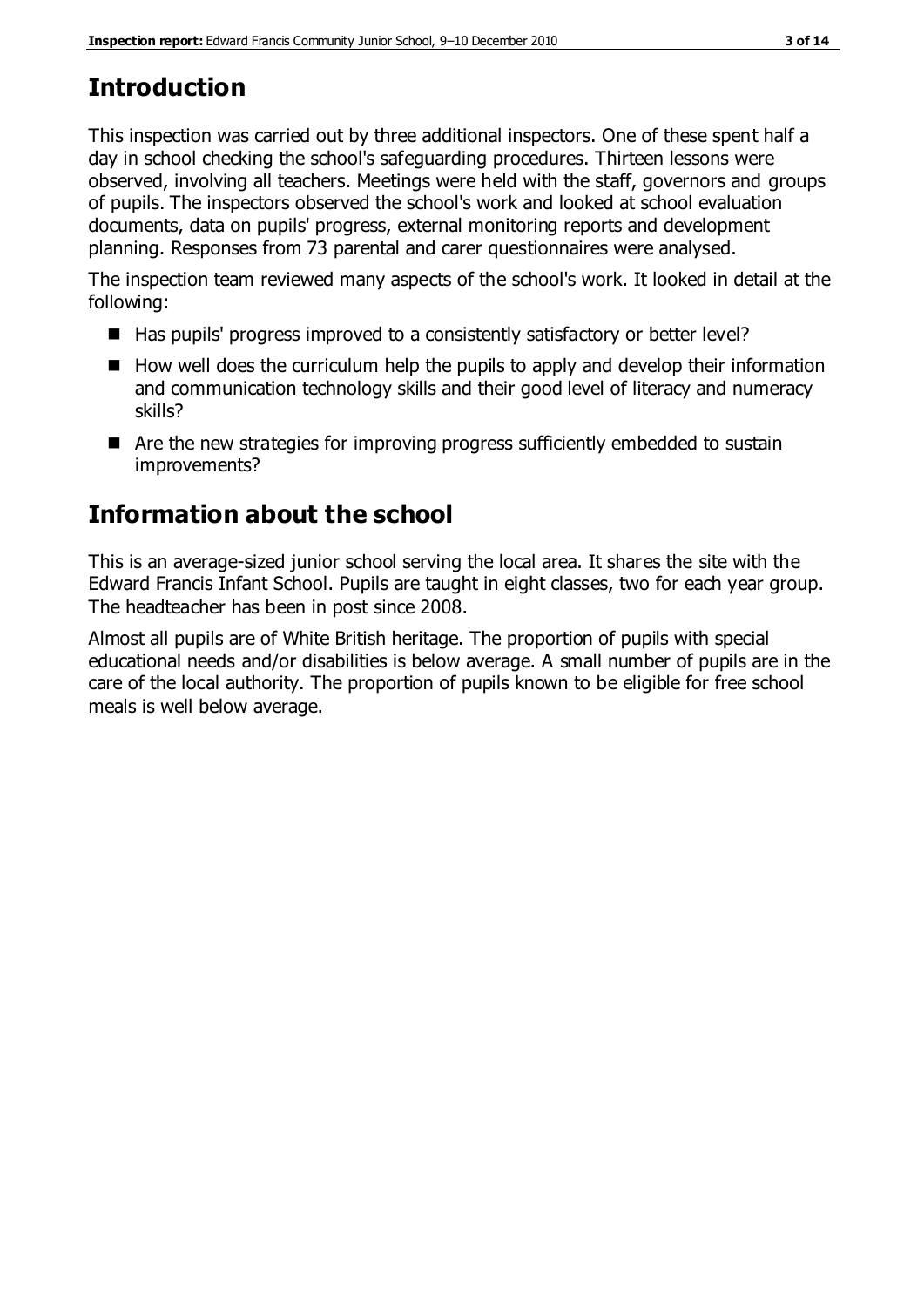# **Inspection judgements**

| Overall effectiveness: how good is the school?  |  |
|-------------------------------------------------|--|
| The school's capacity for sustained improvement |  |

### **Main findings**

This school provides a satisfactory education for the pupils. Its effectiveness is improving and it has considerable strengths in its provision for the pupils' personal development.

The pupils' current progress is satisfactory overall, with good progress in mathematics. This represents good improvement in the rate of progress and is attributable to strategies introduced by the school, such as termly pupil progress meetings. Such strategies, introduced two years ago, have had a good impact and have halted the decline in progress made by more-able pupils. Progress in writing is broadly satisfactory, although a few of the more-able pupils are not yet making the progress of which they are capable. There are three areas hindering progress. First, progress in writing slows from entry to the school because the teachers do not have a clear understanding of how the pupils have been learning to write in the infant school and, therefore, cannot build on this. Second, introductions to lessons are not always pitched at the right level and are too long. Third, the pupils are not given enough time to write at length.

The pupils say they really enjoy 'theme' work which links subjects such as design and technology and history to make learning more interesting. The themes are planned very well and include the pupils' suggestions for topics they would like to pursue. For example, in a Harry Potter theme, the pupils had planned out and made a model of 'Hogwarts' school hall to show the seating plans. Older pupils were comparing locations such as Osmington Bay, the location for their residential visit, to the coast of Somalia. Currently, there are not enough opportunities for the pupils to use information and communication technology (ICT) to enhance their work and for research. Strong links with local schools have a positive impact on the teachers' professional development, as well as providing wider opportunities for the pupils to enjoy, such as a range of sports and sporting competitions, as well as French and special days at the local secondary school for gifted and talented pupils.

The teaching is satisfactory. The teachers' expertise in precise assessment is developing well. On occasions, though, the teachers do not use the knowledge gained from assessment to pitch their lessons at a level to challenge the pupils sufficiently. In the best lessons, the teachers check the pupils' understanding frequently and adjust questions or work accordingly. Relationships in classes are good and the pupils are very keen to work hard. The pupils' work is marked, but there is inconsistency in the usefulness of this marking in helping the pupils to understand what they need to do to improve.

Behaviour is good and, when the teaching is good, it is outstanding. The pupils have welldeveloped social skills and good manners. They enjoy taking on a wide range of responsibilities around the school.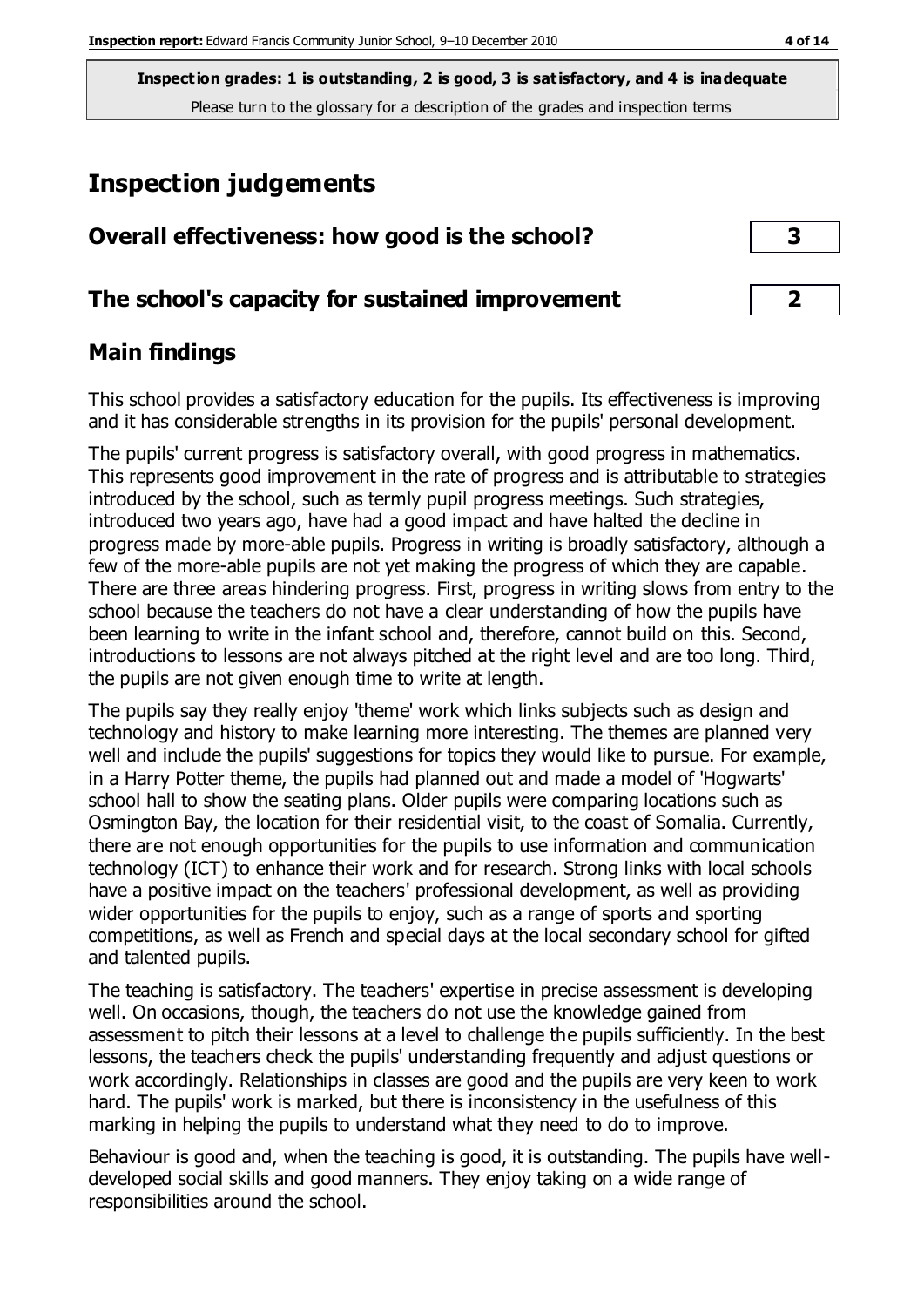The capacity for sustained improvement is good. The headteacher and senior team have a good understanding of the strengths and weaknesses in the school's provision. The governing body are very supportive of the school and put great emphasis on the pupils' safety and well-being. They recognise that, with several recently recruited governors, they need more training on how to interpret data provided about the school so that they can question and challenge from a more informed base.

Pupils who have the highest level of special educational need and/or disability and those in local authority care receive good care and support. They have good self-esteem and make sound progress because work and support are planned jointly with outside agencies to match their needs.

Links with parents and carers are good. For example, parents and carers are well supported in helping their children at home with theme work. Parents and carers appreciate the school's website and the regular newsletters which keep them wellinformed.

Good systems identify groups or individuals experiencing difficulties with learning. The pupils are known well, so any unhappiness or uncharacteristic behaviour is noted quickly and support provided promptly. The pupils have an excellent understanding of how to keep themselves and others safe.

# **What does the school need to do to improve further?**

- Improve teaching to a consistently good level in order to increase progress and raise attainment further, especially in writing by:
	- planning to ensure that the pupils are challenged at an appropriate level in lesson introductions and by allowing them time to write at length
	- developing even better links with the infant school so that the junior school staff gain a better understanding of how writing is taught there
	- making more precise use of assessment to pitch lessons at the right level to challenge more-able pupils
	- making sure there is a suitable balance between teacher-talk and time for the pupils to work
	- monitoring lessons rigorously with a greater focus on the pupils' learning and progress.
- Raise standards further in ICT by:
	- $-$  providing the pupils with more opportunities to use computers to enhance their learning
	- making sure that the school achieves or betters the 2004 national target of one computer per eight pupils.
- Develop the governing body's understanding of data provided about the school, so that they can provide a good level of challenge to encourage the school to do even better by ensuring governors have opportunities to attend training on interpreting school data.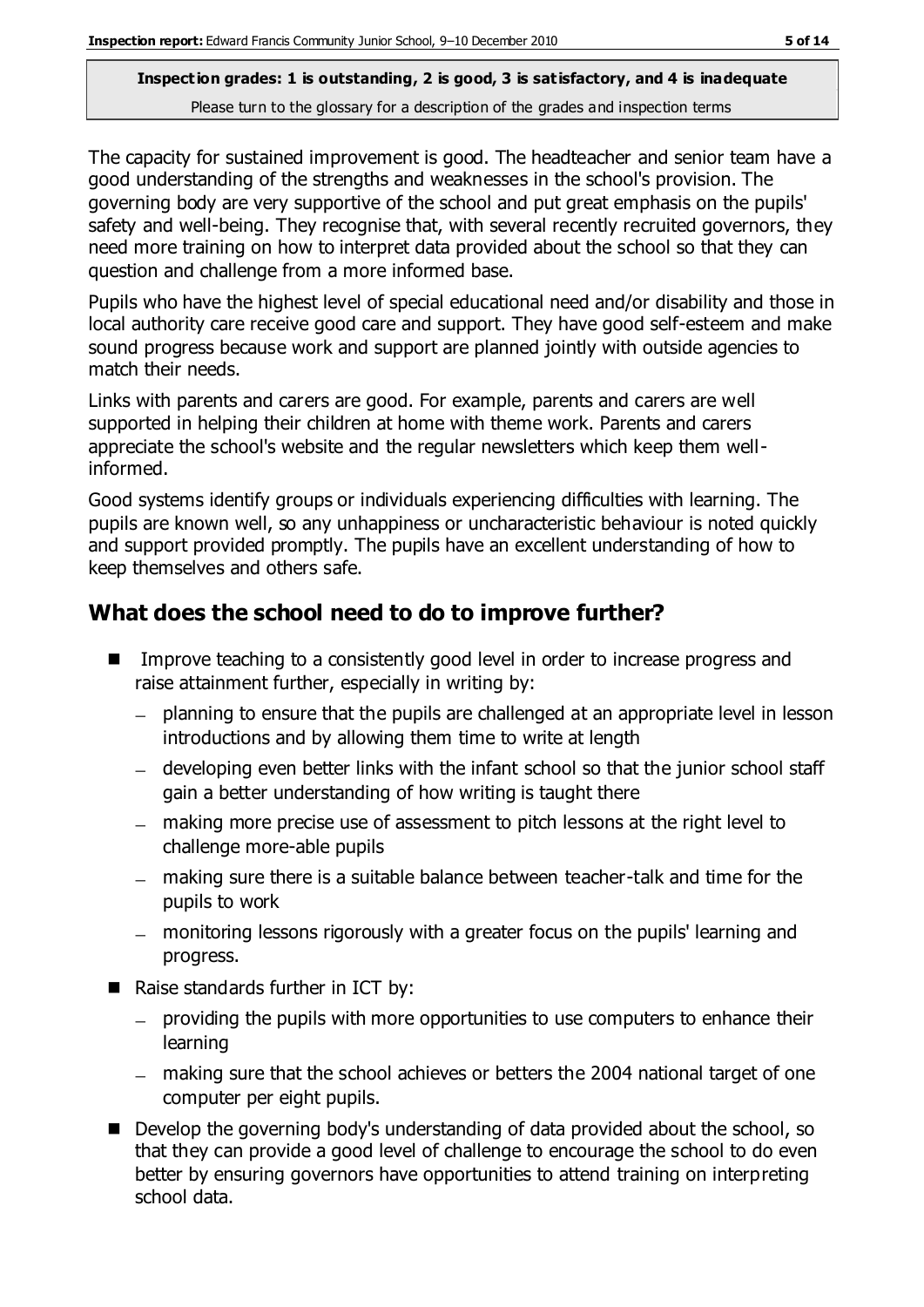■ About 40% of the schools whose overall effectiveness is judged satisfactory may receive a monitoring visit by an Ofsted inspector before their next section 5 inspection.

#### **Outcomes for individuals and groups of pupils 3**

The pupils' progress and achievement are satisfactory as they move from Year 3 to Year 6. The school's data indicate that progress has improved considerably in mathematics in the past two years, so that attainment is now well-above average. Progress in reading has improved similarly, so that attainment in reading is also well-above average. Progress in writing has improved, with almost all pupils making the expected progress. More-able and gifted and talented pupils make satisfactory progress, but a few who are capable of more than the expected progress are not being challenged. Pupils with special educational needs and/or disabilities make satisfactory progress as a whole and strong support has made a particular difference to some individuals, resulting in more confident learning.

The pupils enjoy learning. During the inspection, in a good lesson for a Year 6 mathematics group, the pupils demonstrated excellent behaviour and did not give up, even when they found the work of converting fractions to percentages challenging. A good deal of learning was consolidated and then extended by working out how much sugar to weigh if the total amount was reduced by 30%. In a 'theme' lesson, the pupils had fun practising tongue twisters and made good progress in identifying and using aspects of body language and facial expressions to develop presentation and public speaking skills.

The pupils' personal development is good. The pupils say that they like school and demonstrate this with their excellent attendance. As one pupil said, 'I think this is a fantastic school'. They show a good level of respect for one another's opinions and work very well in groups. Older pupils take pride in being members of the school council or a house captain. They know that their opinions are valued and believe that they make a difference to the school. The pupils learn 'play leader' skills, so that they can help younger pupils in the infant school. The pupils are enterprising; they organise fundraising activities such as car washing, for several national charities. They have a satisfactory understanding of their personal targets and what they have to do to improve further. For their ages, the pupils have an excellent understanding of safety with medicines, safety issues when using computers and always making sure friends or family know where they are. The pupils have a good understanding of what constitutes a healthy diet. They run a 'healthy eating tuck shop' and they grow vegetables. They describe the need to have a balance of protein, carbohydrate and vitamins and that too much fat is not good for you.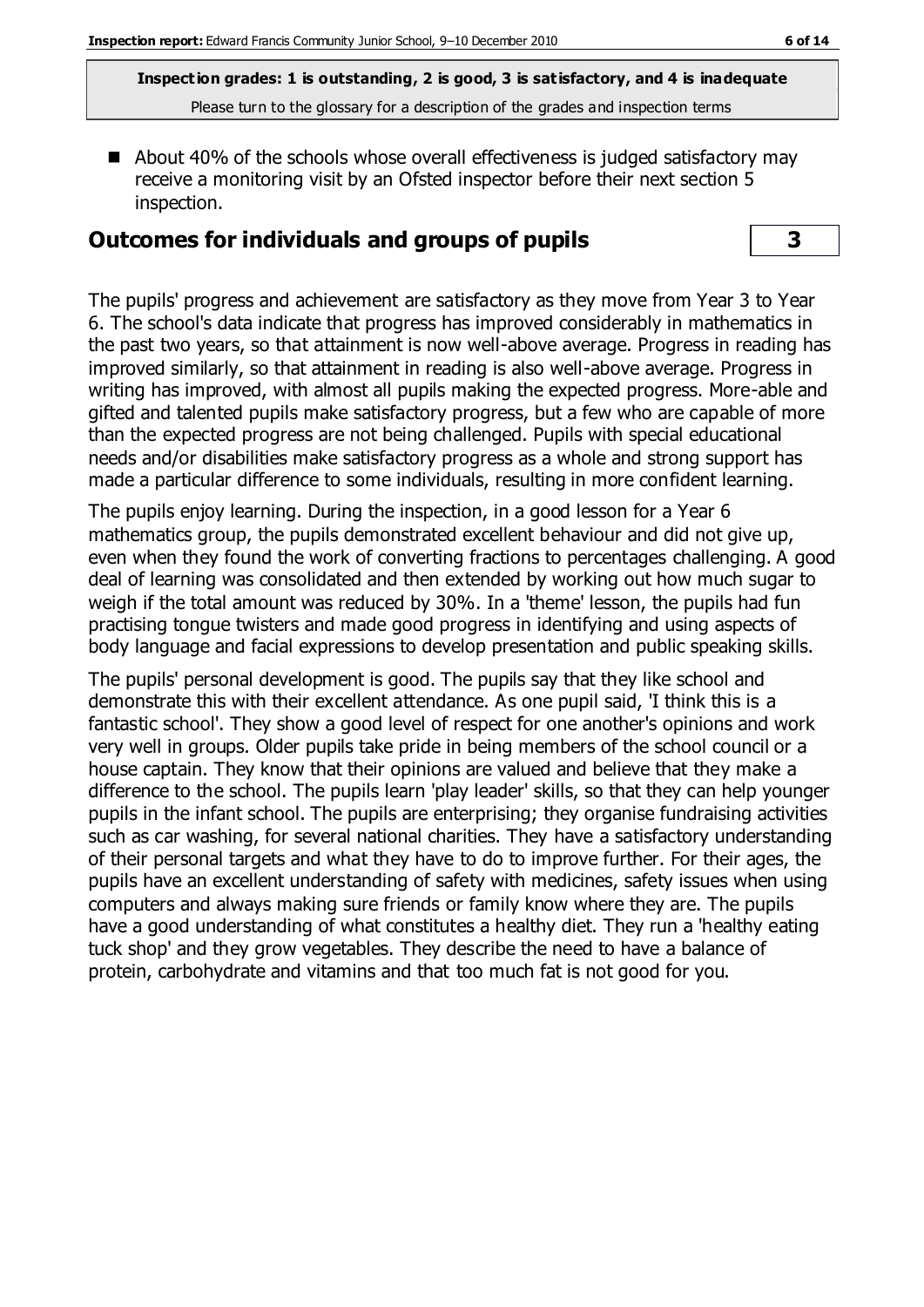**Inspection grades: 1 is outstanding, 2 is good, 3 is satisfactory, and 4 is inadequate**

Please turn to the glossary for a description of the grades and inspection terms

These are the grades for pupils' outcomes

| Pupils' achievement and the extent to which they enjoy their learning                                                     |   |
|---------------------------------------------------------------------------------------------------------------------------|---|
| Taking into account:<br>Pupils' attainment <sup>1</sup>                                                                   |   |
| The quality of pupils' learning and their progress                                                                        | 3 |
| The quality of learning for pupils with special educational needs and/or disabilities<br>and their progress               |   |
| The extent to which pupils feel safe                                                                                      | 1 |
| Pupils' behaviour                                                                                                         | 2 |
| The extent to which pupils adopt healthy lifestyles                                                                       |   |
| The extent to which pupils contribute to the school and wider community                                                   |   |
| The extent to which pupils develop workplace and other skills that will contribute to<br>their future economic well-being |   |
| Taking into account:<br>Pupils' attendance <sup>1</sup>                                                                   |   |
| The extent of pupils' spiritual, moral, social and cultural development                                                   | 2 |

<sup>1</sup> The grades for attainment and attendance are: 1 is high; 2 is above average; 3 is broadly average; and 4 is low

# **How effective is the provision?**

The teachers manage their classes well. Key strengths are the good relationships and the pupils' very positive attitudes to learning. The teachers make good use of interactive whiteboards to reinforce learning. In good lessons, there is a high level of challenge and productive balance between the teachers talking and giving the pupils time to work. These lessons move at a brisk pace. More typically, however, the pace is slower and, on occasions, the pupils sit for too long listening to lesson introductions. This feature was most noticeable in English lessons. The teachers are beginning to use precise assessment to plan future lessons, but on occasions the lessons lack challenge, especially for moreable pupils.

The curriculum provides a good balance of relevant and interesting themes which are enriched by a comprehensive range of visits and clubs. The programme for personal social, citizenship and health has a very good impact on the pupils' excellent understanding of how to keep themselves safe in a range of situations. Sports partnerships and the willingness of the staff to run a good range of after school activities have a significant impact on the pupils' enthusiasm for sport and practical activities such as gardening.

The school has good systems for identifying and catering for pupils experiencing difficulties, so that any difficulties or unhappiness are noted very quickly and remedial action is taken. Strong links with specialist teachers or speech and language therapists are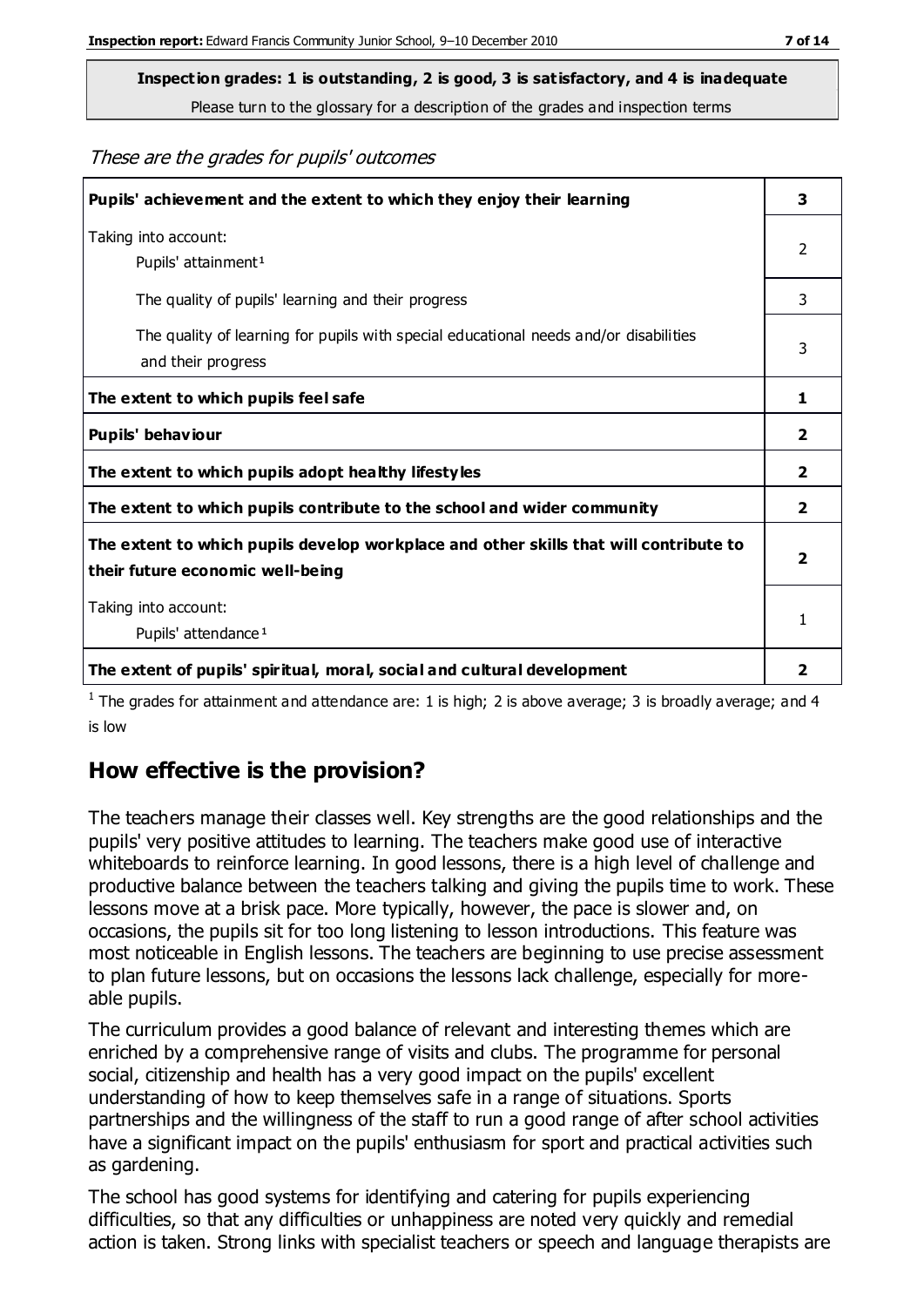**Inspection grades: 1 is outstanding, 2 is good, 3 is satisfactory, and 4 is inadequate**

Please turn to the glossary for a description of the grades and inspection terms

effective in ensuring that the pupils have the right equipment and/or work programme to help them at school. These links also help the teachers to develop their knowledge of specific methods to help pupils with a high level of need. As a result, these pupils have increased confidence in their own learning. Transition arrangements for children starting and leaving the school are good and appreciated by parents and carers and the pupils.

These are the grades for the quality of provision

| The quality of teaching                                                                                    |  |
|------------------------------------------------------------------------------------------------------------|--|
| Taking into account:<br>The use of assessment to support learning                                          |  |
| The extent to which the curriculum meets pupils' needs, including, where relevant,<br>through partnerships |  |
| The effectiveness of care, guidance and support                                                            |  |

## **How effective are leadership and management?**

The headteacher and governing body are keen to promote a welcoming and inclusive school where pupils develop as responsible young people and feel safe. In these respects, the school is very successful. The school's links with parents and carers are productive, especially in supporting homework. The quality of teaching is improving steadily. The good system for tracking pupils' progress is used well to hold the teachers to account for the progress the pupils make. The senior team undertake a regular programme of rigorous lesson observations to highlight strengths and weaknesses in teaching and to examine pupils' work carefully for misconceptions. The outcomes of this monitoring are used to highlight training needs or to develop new strategies to improve progress. For example, it was decided to organise 'setting' in mathematics for Year 5 after noting the success of a similar strategy for Year 6.

School development planning is comprehensive. The emphasis on detailed planning is improving the pupils' progress and provides evidence of the steady, good improvement over the past two years, how the school has achieved this and what it plans to do to improve progress further. The school has precise data regarding all groups', classes' and individuals' progress, but is not always making the best use of this in school development planning to set easily measurable success criteria.

Equality of opportunity is promoted well. A recently appointed learning mentor is already having a good impact on pupils' self-confidence. Gifted and talented pupils have opportunities to work with others when joint activities are planned with nearby schools.

The school promotes community cohesion within its own and local community very successfully. It has an appropriate plan to develop community cohesion further. It is at the stage of developing links with other schools in the United Kingdom and globally. Safeguarding procedures are good, updated regularly and known by all.

Governance is satisfactory. The governing body receives informative reports from the headteachers of the infant and junior schools. They have received training from the headteachers regarding the data provided about the schools. Currently, though, they are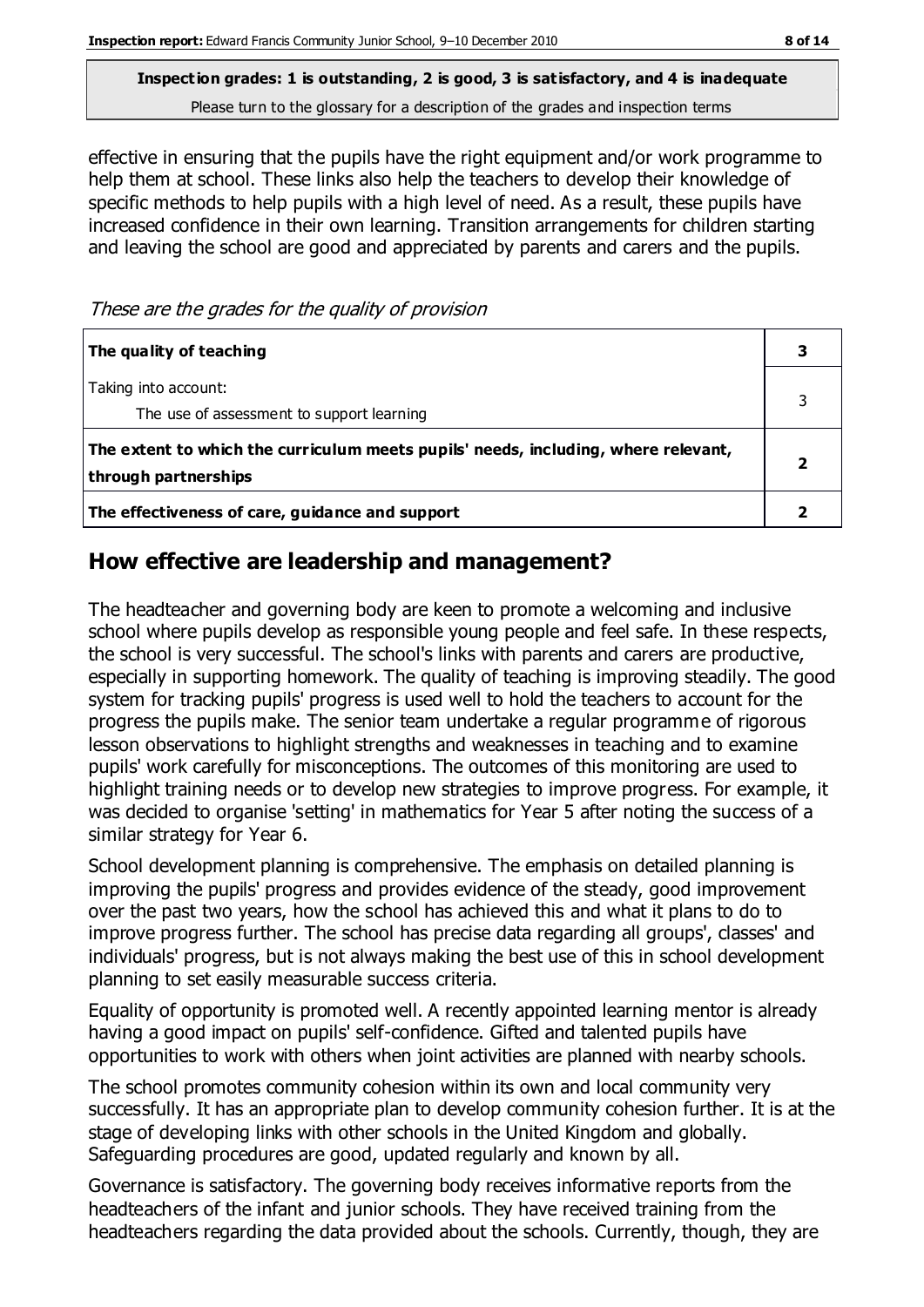not routinely questioning or challenging the school to do even better. For example, the school has a healthy budget, but it does not have as many computers for the pupils to use as is found in the great majority of schools.

These are the grades for leadership and management

| The effectiveness of leadership and management in embedding ambition and driving<br><i>improvement</i>                                                           |                         |
|------------------------------------------------------------------------------------------------------------------------------------------------------------------|-------------------------|
| Taking into account:<br>The leadership and management of teaching and learning                                                                                   | $\mathfrak{p}$          |
| The effectiveness of the governing body in challenging and supporting the<br>school so that weaknesses are tackled decisively and statutory responsibilities met | 3                       |
| The effectiveness of the school's engagement with parents and carers                                                                                             | $\mathbf{2}$            |
| The effectiveness of partnerships in promoting learning and well-being                                                                                           | $\overline{\mathbf{2}}$ |
| The effectiveness with which the school promotes equality of opportunity and tackles<br>discrimination                                                           | $\overline{\mathbf{2}}$ |
| The effectiveness of safeguarding procedures                                                                                                                     | $\overline{\mathbf{2}}$ |
| The effectiveness with which the school promotes community cohesion                                                                                              |                         |
| The effectiveness with which the school deploys resources to achieve value for money                                                                             |                         |

# **Views of parents and carers**

Just under a third of parents and carers returned the questionnaire and almost all agreed that they are happy with their children's experience at Edward Francis Junior. A small number of parents and carers raised two main concerns; that the school does not take account of their suggestions and that the school does not help their child to have a healthy lifestyle. They queried why the school could not provide hot meals. These concerns were followed up during the inspection. The headteacher and teaching staff make themselves available to parents and carers at the start and end of school days. There is a named parent/carer forum that collects parents' and carers' views and concerns and takes these to formal meetings with the headteacher. The reason why hot meals are not provided is historical; there has not been a great demand for hot school lunches and the governing body made the decision to wait until a viable number of parents and carers expressed an interest.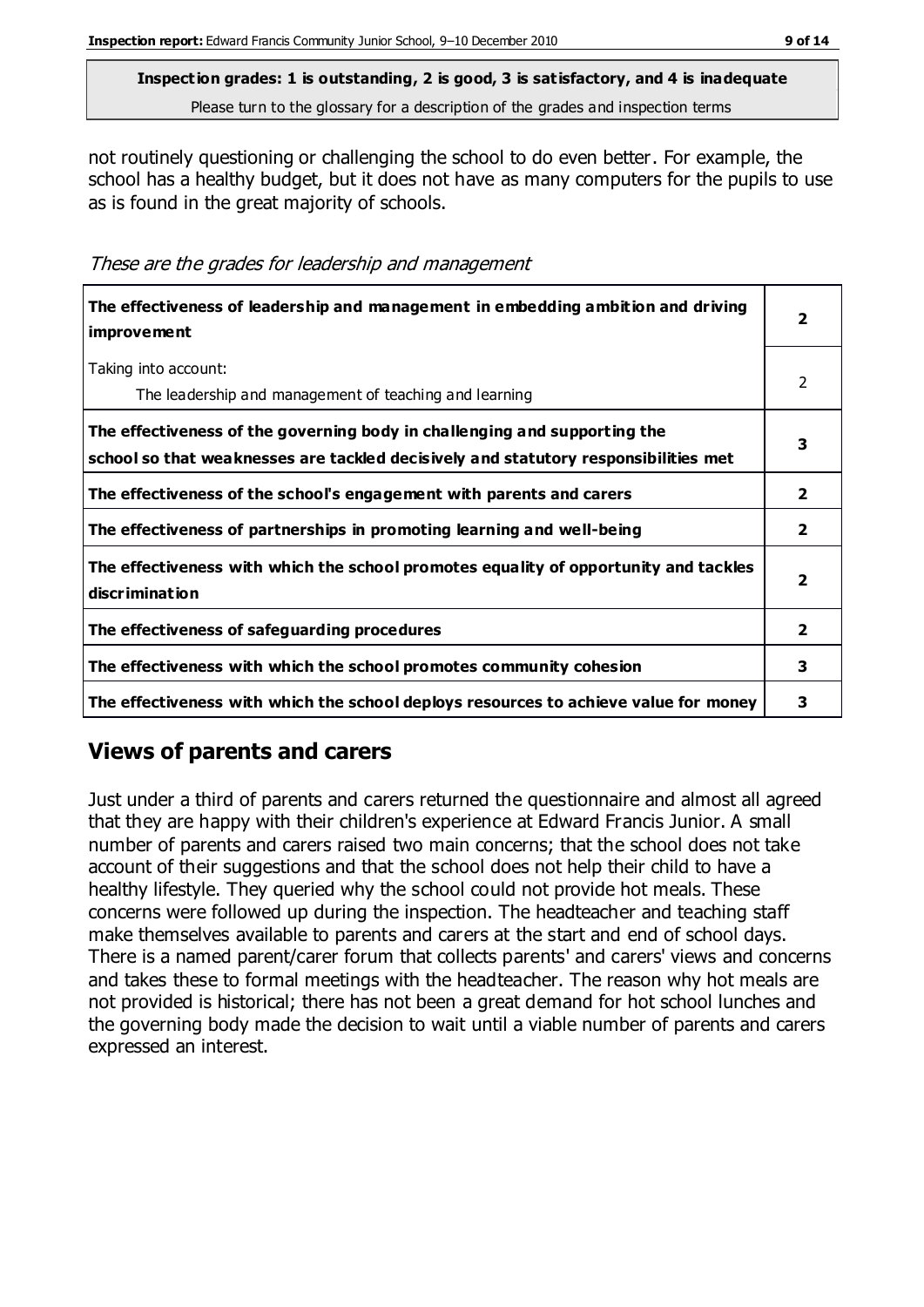#### **Responses from parents and carers to Ofsted's questionnaire**

Ofsted invited all the registered parents and carers of pupils registered at Edward Francis Community Junior School to complete a questionnaire about their views of the school.

In the questionnaire, parents and carers were asked to record how strongly they agreed with 13 statements about the school. The inspection team received 73 completed questionnaires by the end of the on-site inspection. In total, there are 240 pupils registered at the school.

| <b>Statements</b>                                                                                                                                                                                                                                       | <b>Strongly</b><br>agree |               | Agree        |               | <b>Disagree</b> |                | <b>Strongly</b><br>disagree |               |
|---------------------------------------------------------------------------------------------------------------------------------------------------------------------------------------------------------------------------------------------------------|--------------------------|---------------|--------------|---------------|-----------------|----------------|-----------------------------|---------------|
|                                                                                                                                                                                                                                                         | <b>Total</b>             | $\frac{0}{0}$ | <b>Total</b> | $\frac{0}{0}$ | <b>Total</b>    | $\frac{0}{0}$  | <b>Total</b>                | $\frac{1}{2}$ |
| My child enjoys school                                                                                                                                                                                                                                  | 44                       | 59            | 28           | 37            | 0               | 0              | $\mathbf 0$                 | $\mathbf 0$   |
| The school keeps my child<br>safe                                                                                                                                                                                                                       | 53                       | 71            | 20           | 27            | 0               | 0              | $\mathbf 0$                 | $\mathbf 0$   |
| My school informs me about<br>my child's progress                                                                                                                                                                                                       | 45                       | 60            | 26           | 35            | 1               | $\mathbf{1}$   | $\mathbf 0$                 | $\mathbf 0$   |
| My child is making enough<br>progress at this school                                                                                                                                                                                                    | 47                       | 63            | 23           | 31            | $\overline{2}$  | 3              | $\mathbf 0$                 | $\mathbf 0$   |
| The teaching is good at this<br>school                                                                                                                                                                                                                  | 49                       | 65            | 23           | 31            | 1               | $\mathbf{1}$   | 0                           | $\mathbf 0$   |
| The school helps me to<br>support my child's learning                                                                                                                                                                                                   | 49                       | 65            | 23           | 31            | 1               | $\mathbf{1}$   | $\mathbf 0$                 | $\mathbf 0$   |
| The school helps my child to<br>have a healthy lifestyle                                                                                                                                                                                                | 34                       | 45            | 35           | 47            | 4               | 5              | $\mathbf 0$                 | $\mathbf 0$   |
| The school makes sure that<br>my child is well prepared for<br>the future (for example<br>changing year group,<br>changing school, and for<br>children who are finishing<br>school, entering further or<br>higher education, or entering<br>employment) | 46                       | 61            | 25           | 33            | $\overline{2}$  | 3              | $\mathbf 0$                 | $\mathbf 0$   |
| The school meets my child's<br>particular needs                                                                                                                                                                                                         | 44                       | 59            | 26           | 35            | $\overline{2}$  | 3              | $\mathbf 0$                 | $\mathbf 0$   |
| The school deals effectively<br>with unacceptable behaviour                                                                                                                                                                                             | 39                       | 52            | 32           | 43            | $\overline{2}$  | 3              | 0                           | 0             |
| The school takes account of<br>my suggestions and concerns                                                                                                                                                                                              | 38                       | 51            | 29           | 39            | 5               | $\overline{7}$ | 0                           | $\mathbf{0}$  |
| The school is led and<br>managed effectively                                                                                                                                                                                                            | 47                       | 63            | 24           | 32            | $\mathbf{1}$    | $\mathbf{1}$   | $\mathbf 0$                 | $\mathbf 0$   |
| Overall, I am happy with my<br>child's experience at this<br>school                                                                                                                                                                                     | 56                       | 75            | 18           | 24            | $\mathbf{1}$    | $\mathbf{1}$   | $\mathbf 0$                 | $\mathbf 0$   |

The table above summarises the responses that parents and carers made to each statement. The percentages indicate the proportion of parents and carers giving that response out of the total number of completed questionnaires. Where one or more parents and carers chose not to answer a particular question, the percentages will not add up to 100%.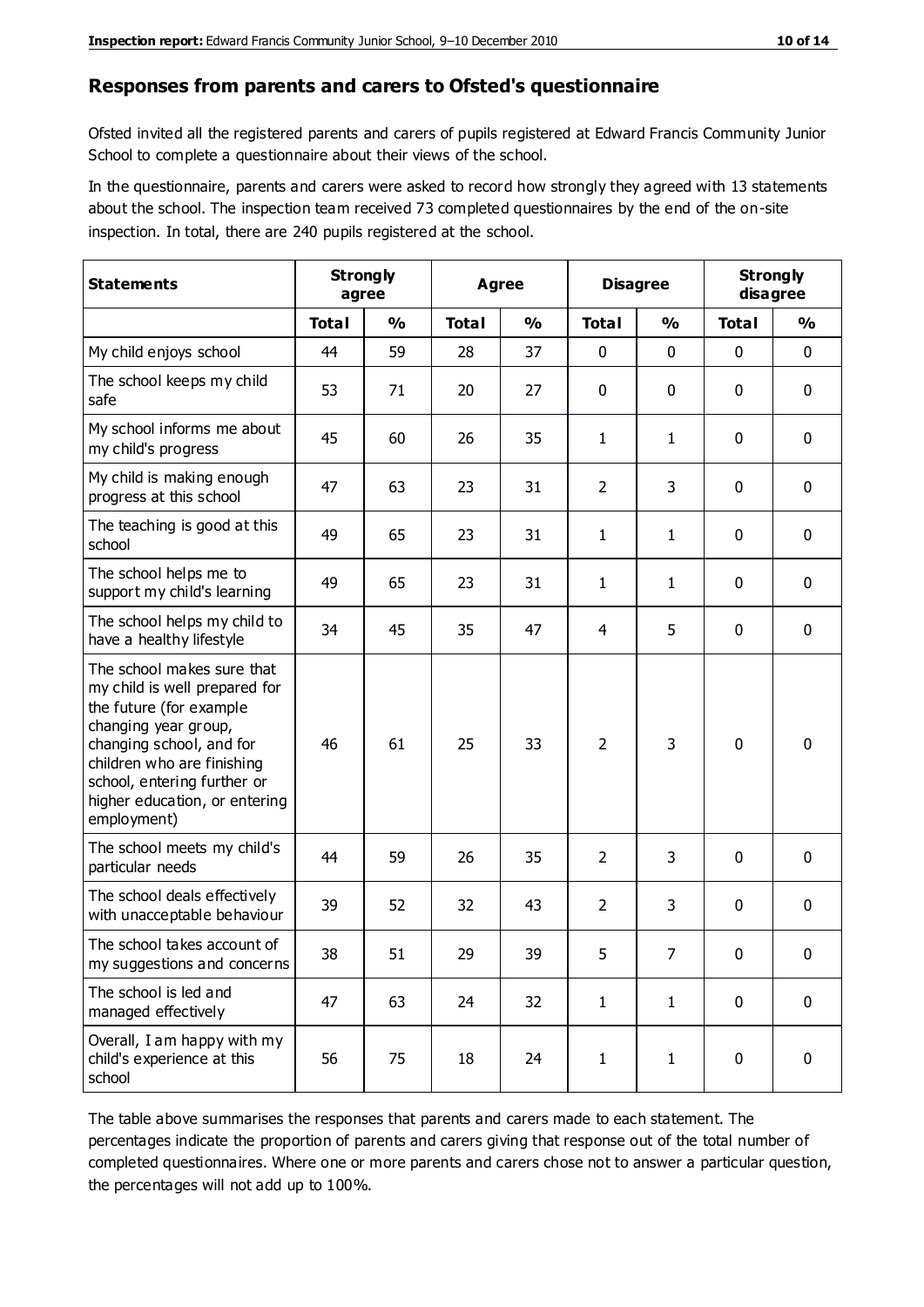# **Glossary**

| Grade   | <b>Judgement</b> | <b>Description</b>                                                                                                                                                                                                            |
|---------|------------------|-------------------------------------------------------------------------------------------------------------------------------------------------------------------------------------------------------------------------------|
| Grade 1 | Outstanding      | These features are highly effective. An outstanding school<br>provides exceptionally well for all its pupils' needs.                                                                                                          |
| Grade 2 | Good             | These are very positive features of a school. A school that<br>is good is serving its pupils well.                                                                                                                            |
| Grade 3 | Satisfactory     | These features are of reasonable quality. A satisfactory<br>school is providing adequately for its pupils.                                                                                                                    |
| Grade 4 | Inadequate       | These features are not of an acceptable standard. An<br>inadequate school needs to make significant improvement<br>in order to meet the needs of its pupils. Ofsted inspectors<br>will make further visits until it improves. |

#### **What inspection judgements mean**

### **Overall effectiveness of schools**

|                       | Overall effectiveness judgement (percentage of schools) |      |                     |                   |
|-----------------------|---------------------------------------------------------|------|---------------------|-------------------|
| <b>Type of school</b> | <b>Outstanding</b>                                      | Good | <b>Satisfactory</b> | <b>Inadequate</b> |
| Nursery schools       | 58                                                      | 36   | 4                   | 2                 |
| Primary schools       | 8                                                       | 43   | 40                  | 9                 |
| Secondary schools     | 10                                                      | 35   | 42                  | 13                |
| Sixth forms           | 13                                                      | 39   | 45                  | 3                 |
| Special schools       | 33                                                      | 42   | 20                  | 4                 |
| Pupil referral units  | 18                                                      | 40   | 29                  | 12                |
| All schools           | 11                                                      | 42   | 38                  | 9                 |

New school inspection arrangements were introduced on 1 September 2009. This means that inspectors now make some additional judgements that were not made previously.

The data in the table above are for the period 1 September 2009 to 31 March 2010 and are the most recently published data available (see **[www.ofsted.gov.uk](http://www.ofsted.gov.uk/)**). Please note that the sample of schools inspected during the autumn and spring terms 2009/10 was not representative of all schools nationally, as weaker schools are inspected more frequently than good or outstanding schools.

Percentages are rounded and do not always a dd exactly to 100. Secondary school figures include those that have sixth forms, and sixth form figures include only the data specifically for sixth form inspection judgements.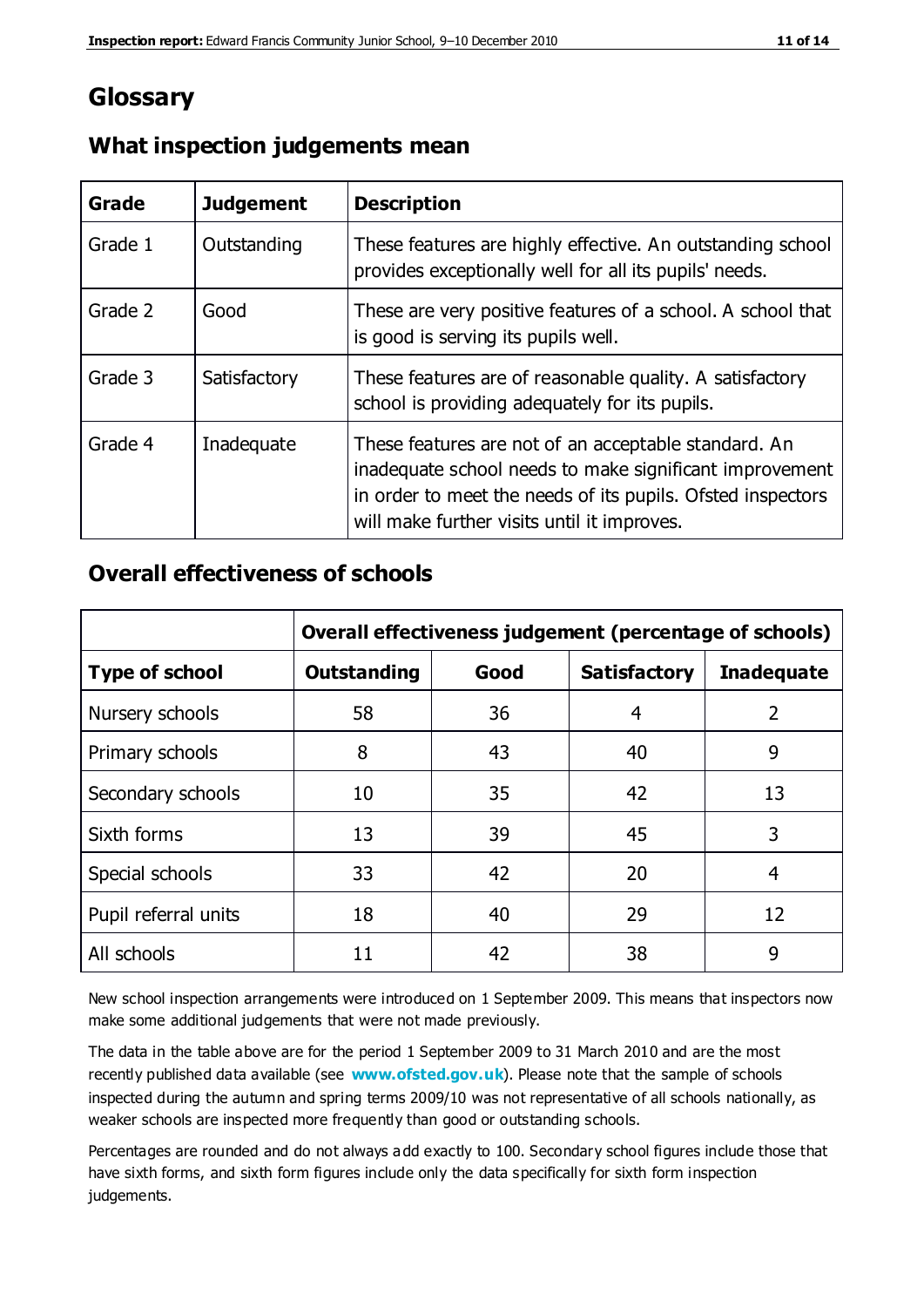# **Common terminology used by inspectors**

| Achievement:               | the progress and success of a pupil in their learning,<br>development or training.                                                                                                                                                          |  |  |
|----------------------------|---------------------------------------------------------------------------------------------------------------------------------------------------------------------------------------------------------------------------------------------|--|--|
| Attainment:                | the standard of the pupils' work shown by test and<br>examination results and in lessons.                                                                                                                                                   |  |  |
| Capacity to improve:       | the proven ability of the school to continue<br>improving. Inspectors base this judgement on what<br>the school has accomplished so far and on the quality<br>of its systems to maintain improvement.                                       |  |  |
| Leadership and management: | the contribution of all the staff with responsibilities,<br>not just the headteacher, to identifying priorities,<br>directing and motivating staff and running the school.                                                                  |  |  |
| Learning:                  | how well pupils acquire knowledge, develop their<br>understanding, learn and practise skills and are<br>developing their competence as learners.                                                                                            |  |  |
| Overall effectiveness:     | inspectors form a judgement on a school's overall<br>effectiveness based on the findings from their<br>inspection of the school. The following judgements,<br>in particular, influence what the overall effectiveness<br>judgement will be. |  |  |
|                            | The school's capacity for sustained<br>improvement.                                                                                                                                                                                         |  |  |
|                            | Outcomes for individuals and groups of pupils.                                                                                                                                                                                              |  |  |
|                            | The quality of teaching.                                                                                                                                                                                                                    |  |  |
|                            | The extent to which the curriculum meets<br>pupils' needs, including, where relevant,<br>through partnerships.                                                                                                                              |  |  |
|                            | The effectiveness of care, guidance and<br>support.                                                                                                                                                                                         |  |  |
| Progress:                  | the rate at which pupils are learning in lessons and<br>over longer periods of time. It is often measured by<br>comparing the pupils' attainment at the end of a key                                                                        |  |  |

stage with their attainment when they started.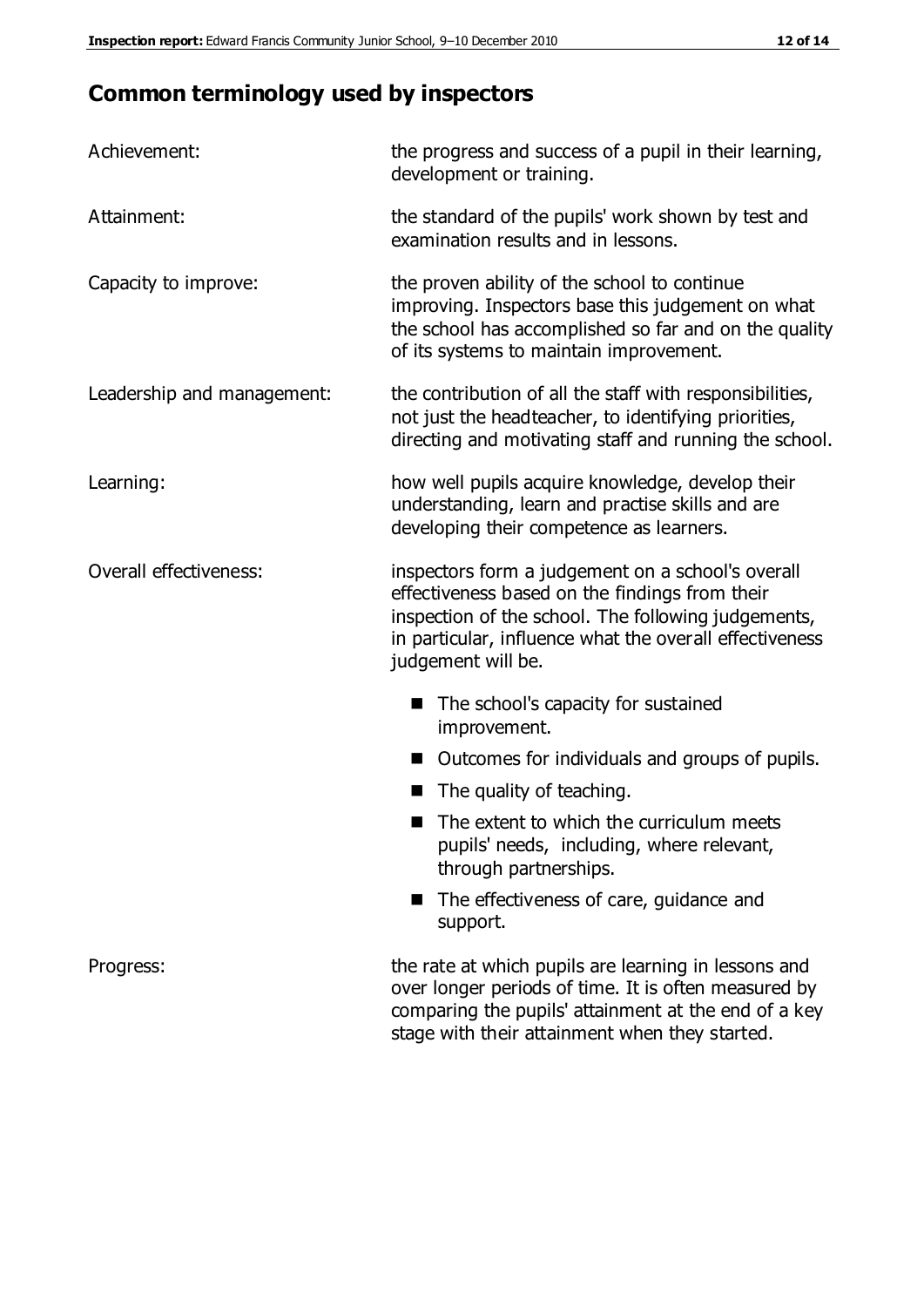### **This letter is provided for the school, parents and carers to share with their children. It describes Ofsted's main findings from the inspection of their school.**

13 December 2010

#### Dear Children,

#### **Inspection of Edward Francis Community Junior School, Rayleigh, SS6 8AZ**

Thank you for welcoming us to your school and for sharing your thoughts and ideas about it. This helped us to make the judgements about your school, which is providing you with a satisfactory education. These are the things that were the best features:

- vou enjoy school
- you have an excellent understanding of how to keep yourselves safe
- your behaviour is good and you work and play together very happily
- you are well looked after, particularly those of you who have particular needs.

There are some key areas where the school can improve. We have asked the headteacher, senior teachers and governing body to:

- help you to make even better progress, especially in writing, from when you start in school through to Year 6
- make sure that the teaching is always at least good and that the teachers tell you how to improve your work
- make sure that you have more opportunities to use computers in your work.

You already make a good contribution to the life of the school. You are very positive about learning and we were impressed with your good manners and how polite and helpful you are to visitors. You can help the school to improve by noting the teachers' marking, reading their comments about your work, and trying hard to implement their advice.

Thank you again for your help and all good wishes for your continued success.

Yours sincerely

Cheryl Thompson

Lead inspector (on behalf of the inspection team)